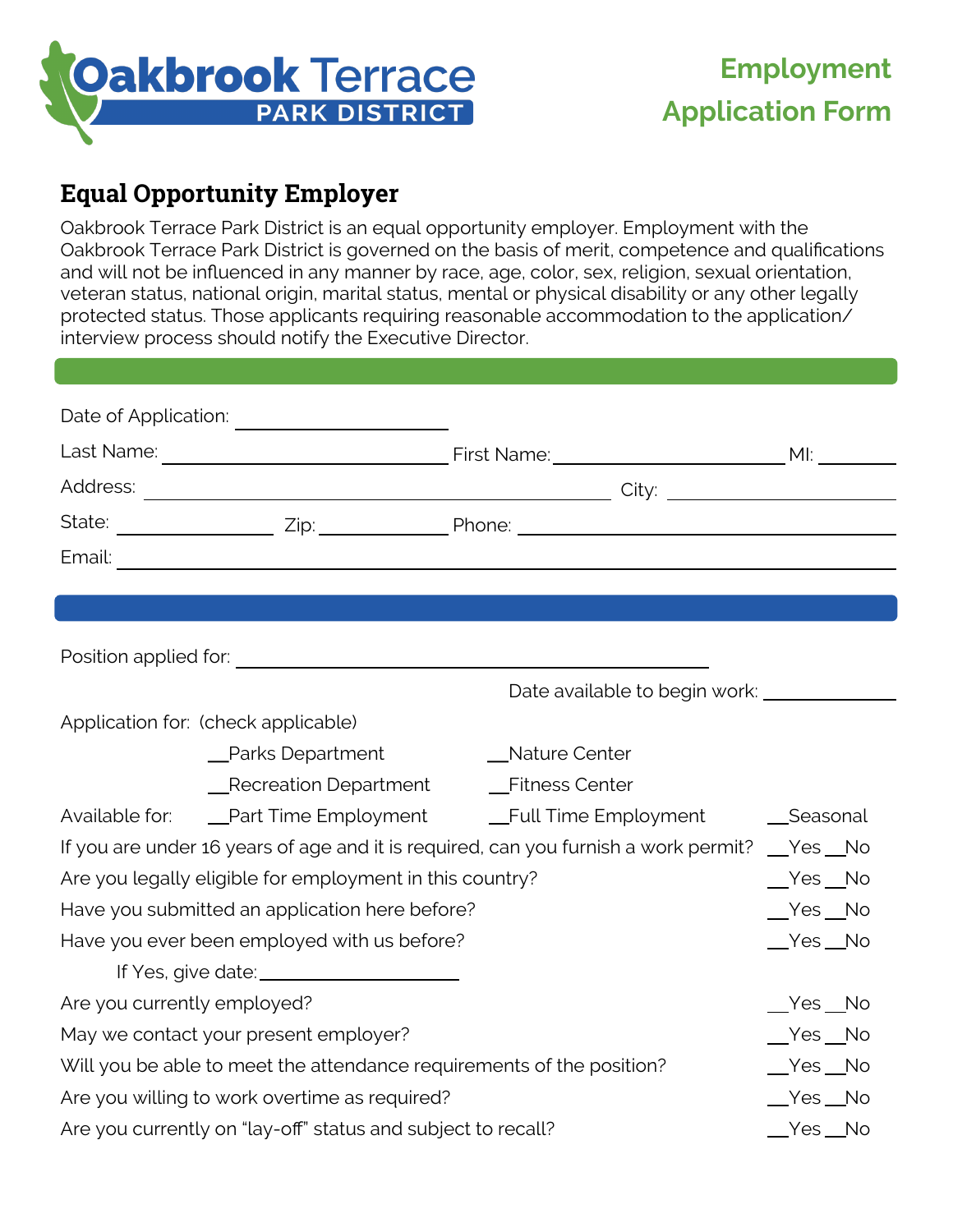

#### **Education Background** (Fill in below)

| <b>Education</b>                           | <b>School Name/</b><br><b>Location</b> | <b>Number of Years</b><br>Completed | <b>Major</b> | Degree/Diploma<br>Yes/No |
|--------------------------------------------|----------------------------------------|-------------------------------------|--------------|--------------------------|
| <b>High School</b>                         |                                        |                                     |              |                          |
| College/<br><b>University</b>              |                                        |                                     |              |                          |
| <b>Other Training/</b><br><b>Education</b> |                                        |                                     |              |                          |

Have you ever been convicted of any felony? The Management of the Ves No

Have you eve been convicted of a misdemeanor involving dishonest, criminal sexual conduct, assault or battery, or any criminal drug statute? All the Manuson Manuson Manuson Manuson Manuson Manuson Manu

The district is required by state statute (70 ILCS 1205/8-23) to obtain criminal conviction information concerning applicants offered employment, and shall perform a criminal background check for applicants for all positions, including the position for which you have applied. Applicants are not obligated to disclose sealed or expunged records of convictions. Conviction of offenses enumerated in subsection (c) of said statute shall automatically disqualify the applicant from consideration for working for the district. All other convictions shall not automatically disqualify the applicant from consideration, but rather, the conviction will be considered in relationship to the specific job.

If yes, describe:

|                             | Have you served in the U.S. Armed Forces (include National Guard or Reserves)? __Yes__No |  |
|-----------------------------|------------------------------------------------------------------------------------------|--|
| Date of duty: $\_\_$        | Branch of service:                                                                       |  |
| Applicable skills acquired: |                                                                                          |  |
|                             |                                                                                          |  |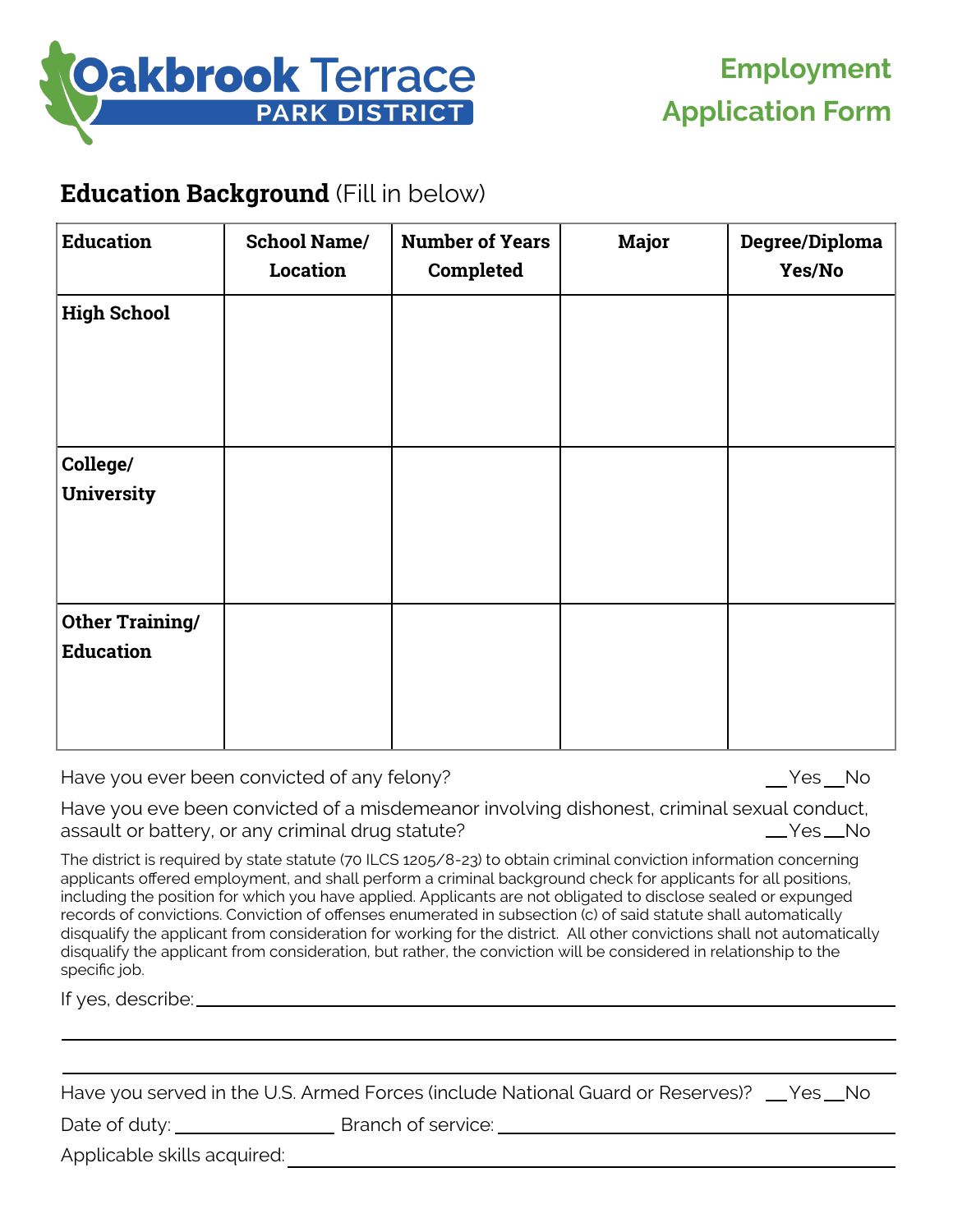

## **Work History** (Fill in below beginning with most recent employment)

| Most recent employer         | Address | Phone                 |
|------------------------------|---------|-----------------------|
| Date started                 |         | Starting position     |
| Date left                    |         | Position upon leaving |
| Name and title of supervisor |         | Reason for leaving    |
| Description of duties        |         |                       |
| Employer                     | Address | Phone                 |
| Date started                 |         | Starting position     |
| Date left                    |         | Position upon leaving |
| Name and title of supervisor |         | Reason for leaving    |
| Description of duties        |         |                       |
| Employer                     | Address | Phone                 |
| Date started                 |         | Starting position     |
| Date left                    |         | Position upon leaving |
| Name and title of supervisor |         | Reason for leaving    |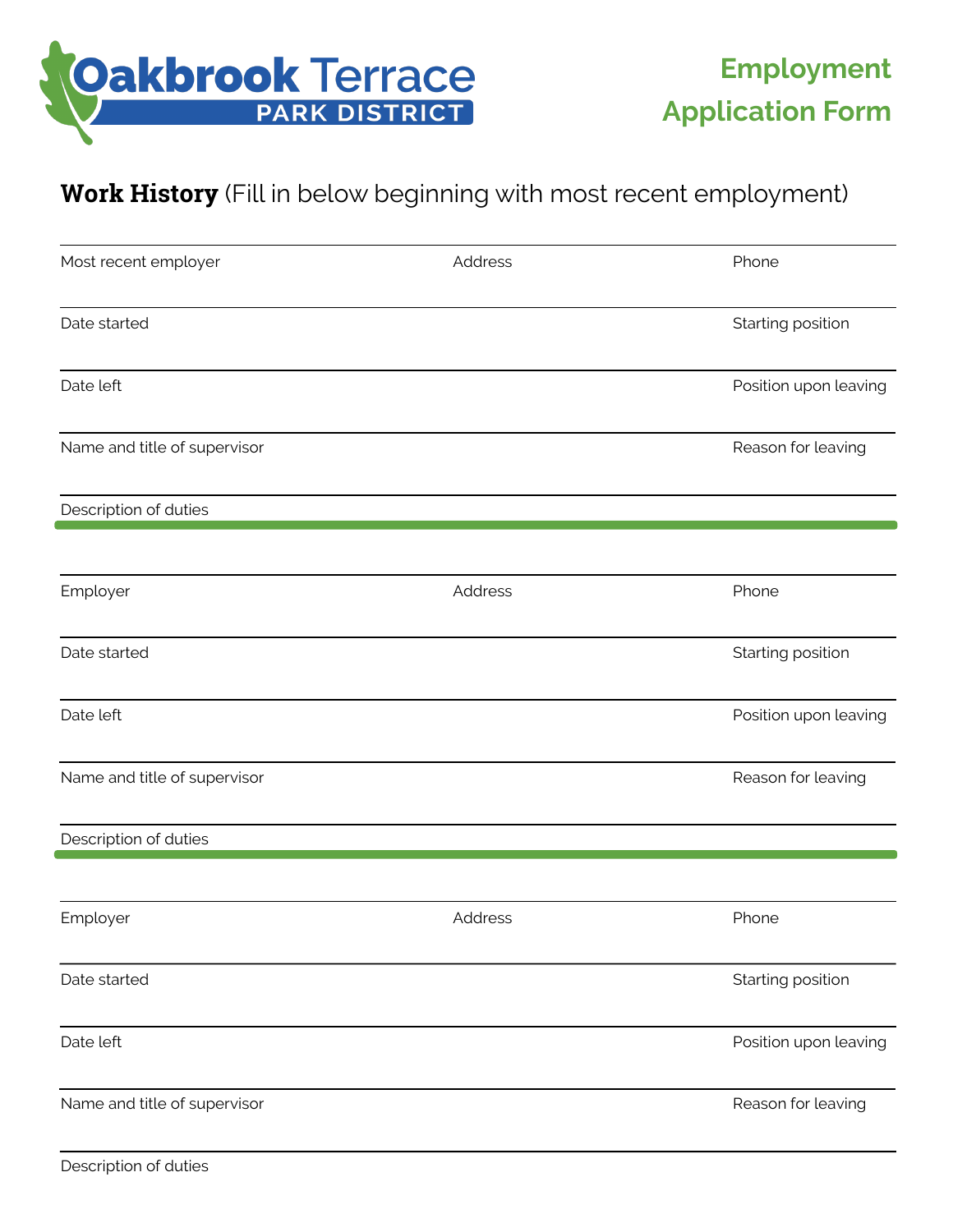

# **Employment Application Form**

## **Work History**

Note: Please explain any gaps in employment

Please list skills, licenses, training, etc. applicable to the position for which you are applying:

**Note to Applicants**: Do not answer this question unless you have been informed about the essential requirements of the job for which you are applying. You may obtain a copy of the job description at obtpd.org or from the hiring manager.

Are you capable of performing in a reasonable and safe manner, with or without reasonable accommodation, the essential job duties for the job or position for which you have applied?

 $Yes$  No

# **Applicant's Certification and Agreement**

I certify that all the information submitted by me on this application is true and complete, and I authorize investigation of all statements contained in this application for employment as may be necessary in arriving at an employment decision and hereby release and waive any claim against the park district which may allegedly arise from such investigation. I further understand that if any false information, omissions, or misrepresentations are either contained in my application or given during any interview and are discovered, my application may be rejected and, if I am employed, my employment may be terminated at any time. In consideration of my employment, I agree to conform to the park district's rules and regulations, and I agree that my employment is "atwill" and my employment and compensation can be terminated, with or without cause, and with or without notice, at any time, at either my or the park district's option. I also understand and agree that the terms and condition of my employment may be changed, with or without cause, and with or without notice at any time by the park district.

This application for employment shall be considered active for a period of time not to exceed 45 days. Any applicant wishing to be considered for employment beyond this time period should inquire as to whether or not applications are being accepted at that time.

I understand that if I am hired, I will be required to provide proof of identity and information for compliance with the Immigration Reform and Control Act.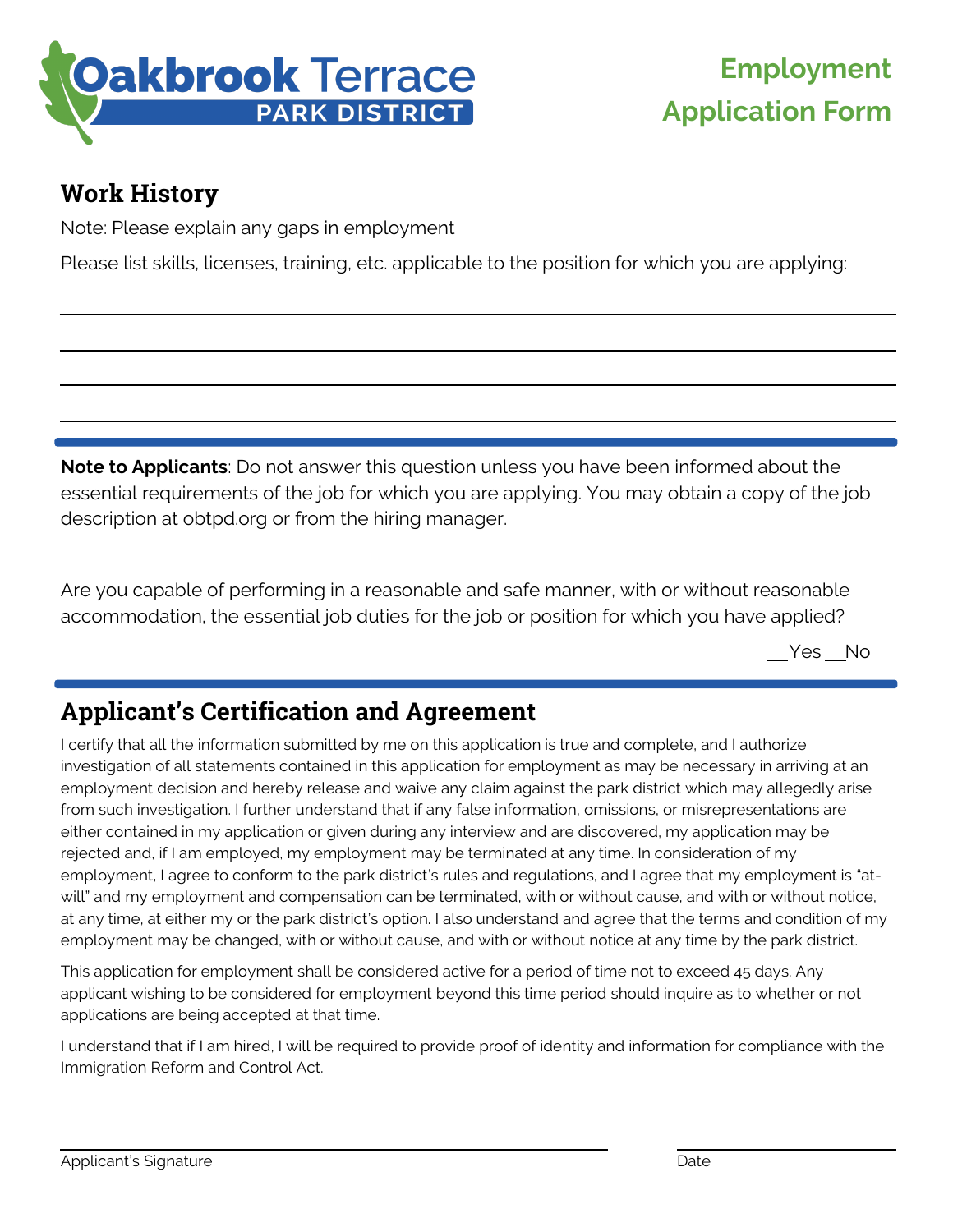

#### **Employment References**

**Please list the name, address, phone number and email address of three (3) references, not related to you, that we may contact.**

| Phone: <u>Andrea Andrea Andrea Andrea Andrea Andrea Andrea Andrea Andrea Andrea Andrea Andrea Andrea Andrea Andrea Andrea Andrea Andrea Andrea Andrea Andrea Andrea Andrea Andrea Andrea Andrea Andrea Andrea Andrea Andrea Andr</u> |       |
|--------------------------------------------------------------------------------------------------------------------------------------------------------------------------------------------------------------------------------------|-------|
|                                                                                                                                                                                                                                      |       |
| the control of the control of the control of the control of the control of the control of                                                                                                                                            |       |
|                                                                                                                                                                                                                                      |       |
|                                                                                                                                                                                                                                      | Other |
| Name: <u>International Account</u> Contract of the Contract of the Contract of the Contract of the Contract of the Contract of the Contract of the Contract of the Contract of the Contract of the Contract of the Contract of the   |       |
|                                                                                                                                                                                                                                      |       |
|                                                                                                                                                                                                                                      |       |
|                                                                                                                                                                                                                                      |       |
|                                                                                                                                                                                                                                      |       |
|                                                                                                                                                                                                                                      |       |
|                                                                                                                                                                                                                                      |       |
| Name: <u>2008 - 2008 - 2008 - 2008 - 2010 - 2010</u> - 2010 - 2010 - 2020 - 2020 - 2020 - 2020 - 2020 - 2020 - 2020 - 20                                                                                                             |       |
|                                                                                                                                                                                                                                      |       |
|                                                                                                                                                                                                                                      |       |
|                                                                                                                                                                                                                                      |       |